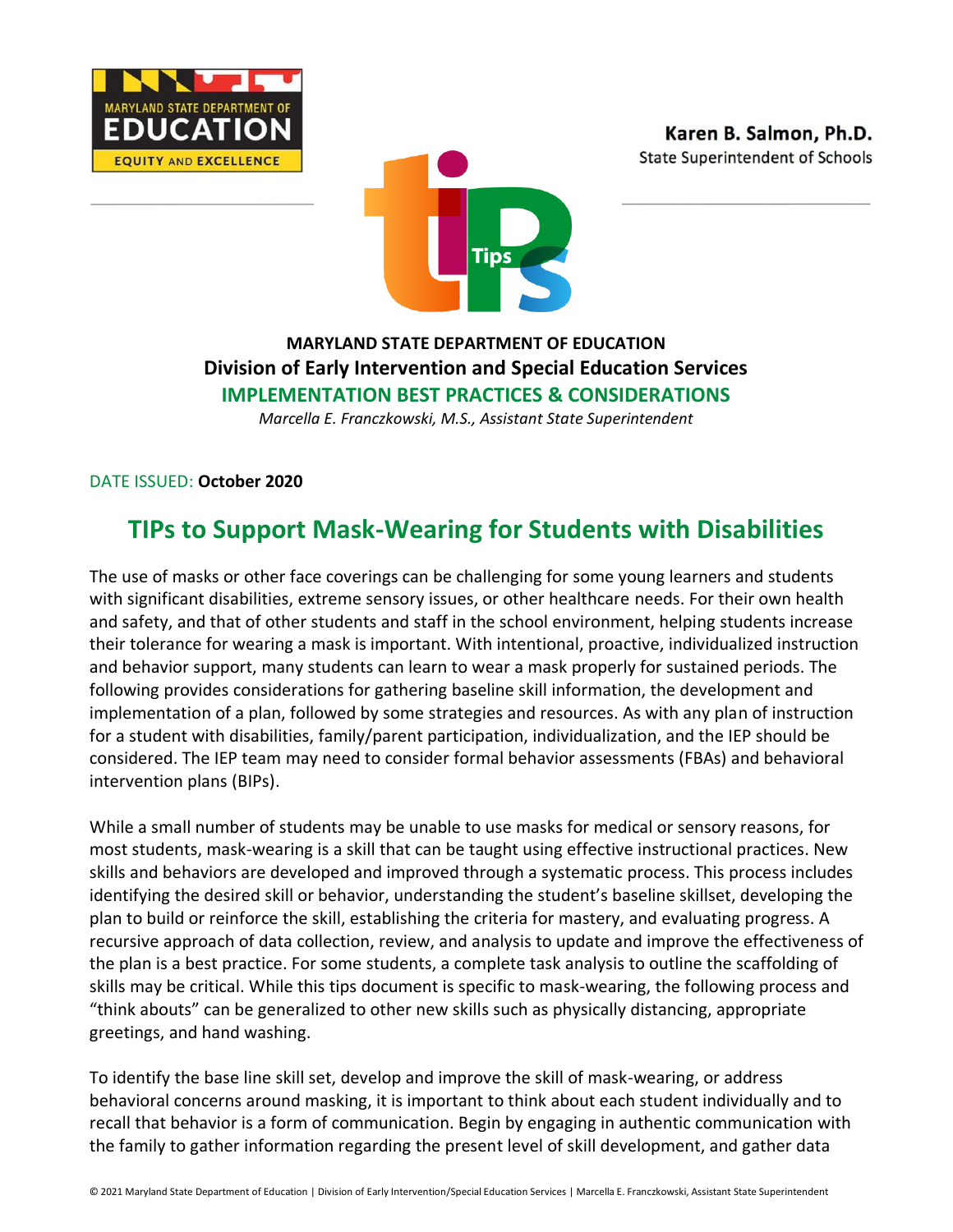about the factors impacting the behavior.

#### **Consider the following questions to guide the conversation:**

- $\Box$  Is the wearing of a mask contraindicated due to a medical condition or developmental or safety consideration? Using the IEP team process, consider reasonable accommodations or modifications for these students, as well as students who cannot achieve minimum safety skills due to their disability.<sup>1</sup> Include the school nurse/local health official in the discussion.
- $\Box$  How often has the student worn a mask in the home or community?
- $\Box$  What is the length of time the student can tolerate wearing the mask before removing it?
- $\Box$  Are there any noticeable behaviors that suggest the student is about to remove the mask?
- $\Box$  Based on family input, observation, and other knowledge of the student, consider why the student might be refusing or removing the mask. Is the student tactile sensitive? Does the student have other behaviors, such as thumb sucking or touching their face, that is interrupted or inhibited by the mask? Are some masks (colors, styles, materials) tolerated better than others?
- $\Box$  What does the behavior of removing the mask communicate about the student's needs? Does the student have or need a reliable, efficient way of communicating that they are uncomfortable and would like a break?
- $\Box$  What is the response when the student removes the mask? Does it result in attention, removal from a situation or task? Does the response unintentionally reinforce the behavior that is being changed?
- $\Box$  What is the individualized minimum length of time for the student to sustain and tolerate wearing the mask to successfully return to the school building? Are there particular environments and activities (e.g., riding the bus) in which mask-wearing is especially critical? Are there additional adaptations or accommodations that are appropriate? Can greater distancing be achieved in challenging environments?
- $\Box$  What is known about the student's learning profile, and how does this inform the plan? What strategies and reinforcers have been successful in helping the student develop other skills and behaviors?

Use the information gathered to intentionally design and implement a plan for guided or direct instruction, modeling, and practice. Utilize strategies known to be effective with the student, which the family can support. Design a simple data collection chart considering the daily schedule, behaviors, and minimum length of mask-wearing time necessary for the student's safe participation in direct in-person instruction. For the student that has not achieved the minimum length of time to wear a mask in order to return to the school building, consider the home as the first environment for direct instruction for these critical safety skills, if the school system permits in-home instruction.

<sup>&</sup>lt;sup>1</sup> Local school districts and public agencies should consult with their legal counsel to ensure that mask policies, such as denying in-person instruction to students who cannot wear a mask, are compliant with the Americans with Disabilities Act (ADA) and Section 504 of the Rehabilitation Act.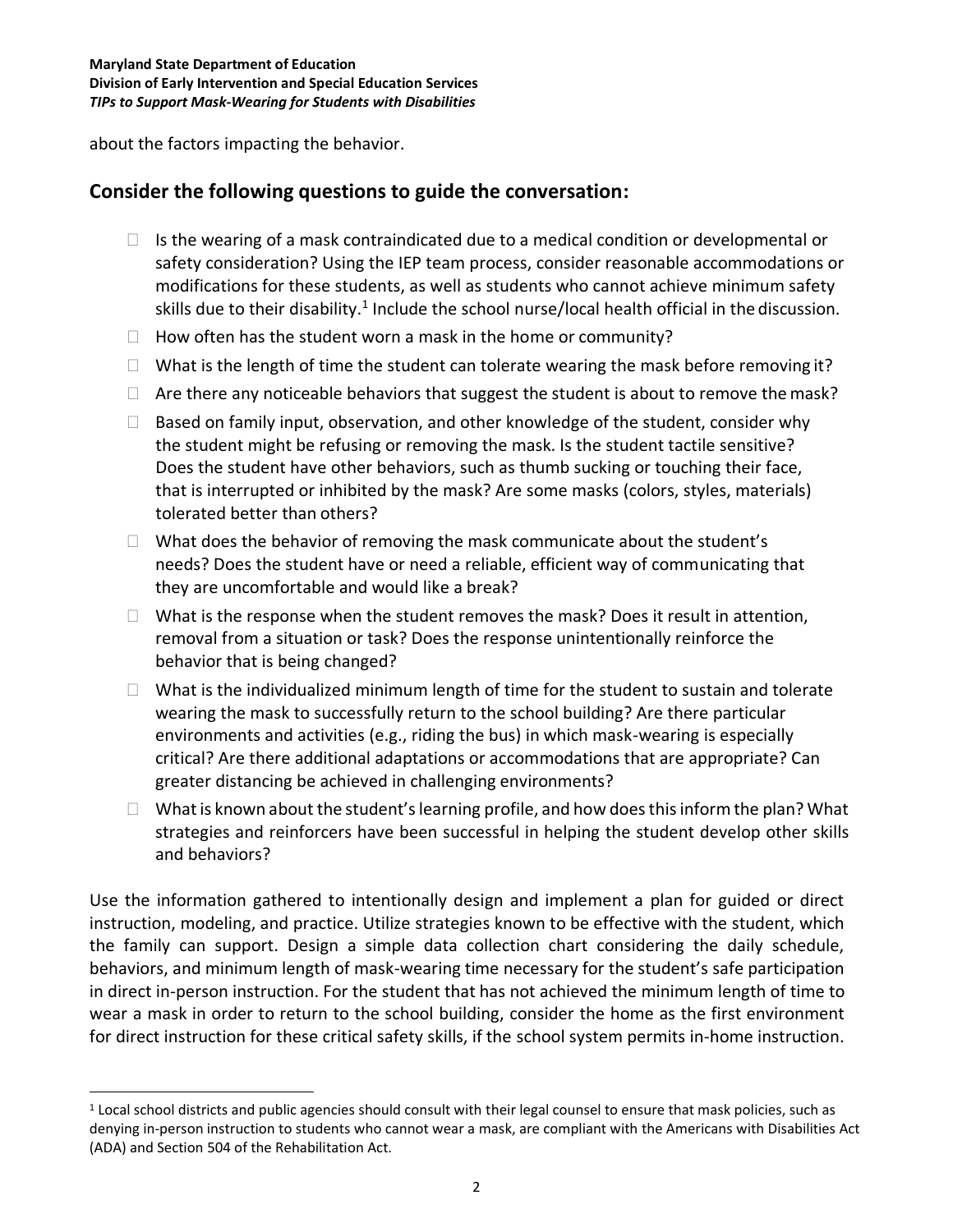#### **Maryland State Department of Education Division of Early Intervention and Special Education Services** *TIPs to Support Mask-Wearing for Students with Disabilities*

To promote an effective and consistent implementation plan, remember to address necessary training for the use of the identified visual cues, hand signals, verbal reminders, etc., for all family members, service providers, bus drivers, and other staff that work with the student. Provide followup check-ins to promote sustained consistency.

#### **The following chart provides some strategies to support skill development:**

| <b>Skill Area</b>                                                  | <b>Strategies</b>                                                                                                                                                                                                                                                                                               |
|--------------------------------------------------------------------|-----------------------------------------------------------------------------------------------------------------------------------------------------------------------------------------------------------------------------------------------------------------------------------------------------------------|
| Proactive strategies<br>to teach and<br>encourage mask-<br>wearing | Create a short video or use readymade content to share with families<br>$\Box$<br>about how to put the mask on, how to take off, and store masks, (e.g.,<br>at lunchtime), and explain why they are important. BrainPOP Videos<br>Use a personalized social story that is sent home for the family to read<br>Ш |
|                                                                    | and discuss. Social Stories about Wearing a Mask                                                                                                                                                                                                                                                                |
|                                                                    | Develop and practice social stories to define/practice expectations for<br>$\Box$                                                                                                                                                                                                                               |
|                                                                    | riding the bus, entering the building, participating in class, and<br>interacting with others that include mask-wearing.                                                                                                                                                                                        |
|                                                                    | Incorporate into circle time or the opening routine, a social story, or<br>$\Box$<br>mask song about wearing a mask while in school and the community.<br>Wearing a mask to school                                                                                                                              |
|                                                                    | Use a timer, an alert, and a system of rewards to increase<br>Ц<br>tolerance.                                                                                                                                                                                                                                   |
|                                                                    | Incorporate student preference and choice by offering masks with<br>$\Box$<br>different colors, preferred characters, different materials, etc.                                                                                                                                                                 |
|                                                                    | Encourage families to experiment with different types of masks and<br>$\Box$<br>different types of attachments (e.g., loops behind ears, ties at the back of<br>the head, attachments to a button on a ball cap or headband, or neck<br>gaiters).                                                               |
|                                                                    | Consider having students personalize their own mask or face shield.<br>Ц                                                                                                                                                                                                                                        |
|                                                                    | Incorporate masks into art projects and play activities. Create a mask<br>$\Box$<br>for a favorite stuffed animal, doll, or puppet. Generate self- portrait<br>art, including the wearing of a mask.                                                                                                            |
|                                                                    | Develop a story with a masked hero or the masked student as the<br>$\Box$<br>central character.                                                                                                                                                                                                                 |
|                                                                    | Create photo badges of the student wearing a mask.<br>П                                                                                                                                                                                                                                                         |
|                                                                    | Teach the student an appropriate way to ask for a mask break and<br>$\Box$                                                                                                                                                                                                                                      |
|                                                                    | honor those requests. Incorporate cues or prompts into communication<br>plans or devices when needed.                                                                                                                                                                                                           |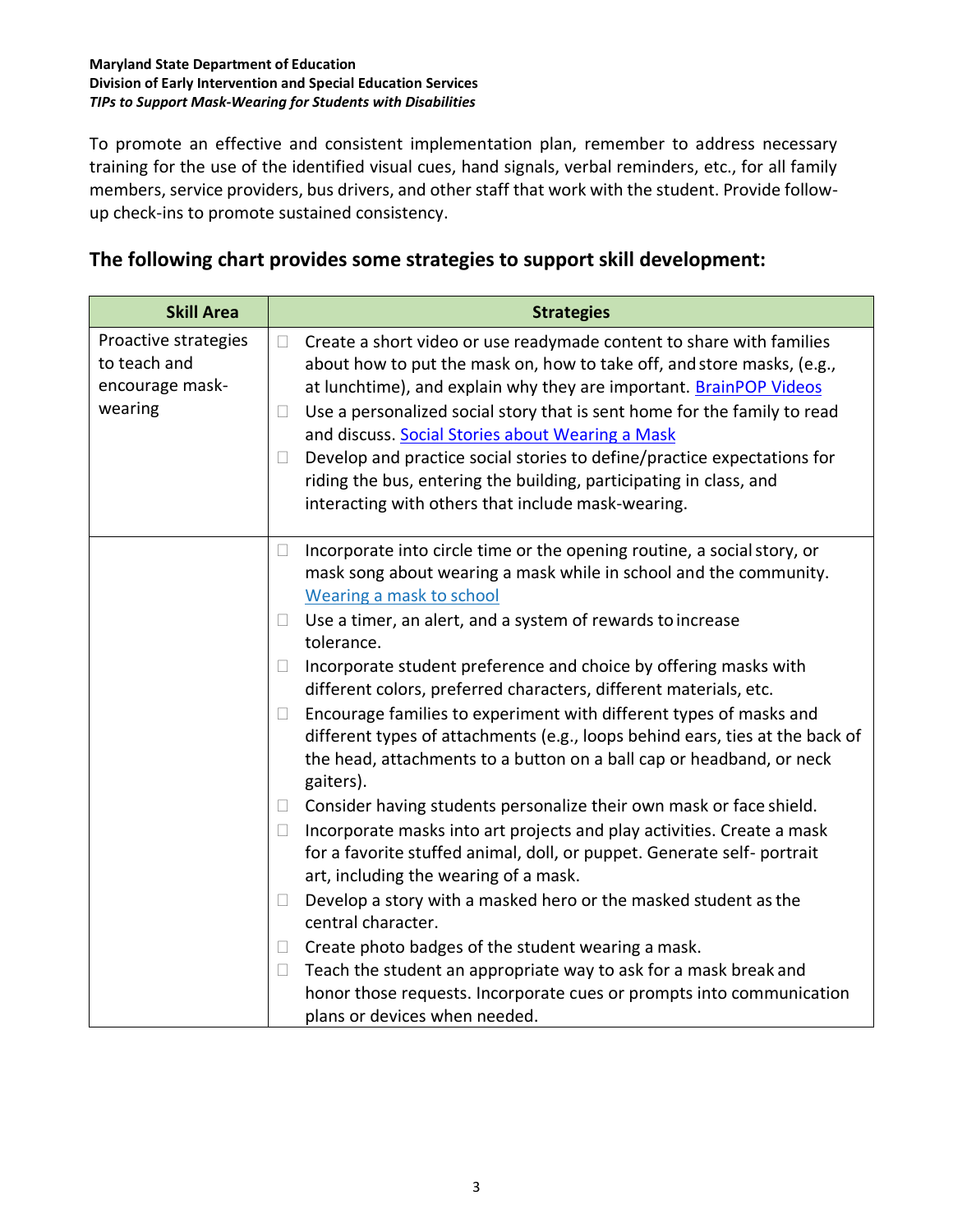# **Maryland State Department of Education**

### **Division of Early Intervention and Special Education Services**

| <b>Skill Area</b>                    | <b>Strategies</b>                                                                                                                                                                                     |
|--------------------------------------|-------------------------------------------------------------------------------------------------------------------------------------------------------------------------------------------------------|
| Proactive strategies<br>to teach and | Create a Who's Who visual photo gallery, including photos of<br>$\Box$                                                                                                                                |
| encourage tolerating                 | students, teachers, staff, and family members with and without<br>masks. Seeing others wearing masks                                                                                                  |
| others wearing                       | Encourage everyone to wear a full-face photo badge or button.<br>$\Box$                                                                                                                               |
| masks                                | For students with low vision, use braille or tactile markers on badges<br>$\Box$                                                                                                                      |
|                                      | attached to flexible lanyards that identify personnel or peers entering<br>personal space. Support notification with an audible alert.                                                                |
|                                      | Explore how different key people sound with a mask on/mask off,<br>$\Box$<br>explore/record how the student sounds, make funny noises.                                                                |
|                                      | Consider the use of clear masks or masks with clear panels to<br>П                                                                                                                                    |
|                                      | improve the understanding of speech and facial expressions.                                                                                                                                           |
| Response                             | Provide scheduled and frequent reinforcement of compliance.<br>$\Box$                                                                                                                                 |
| strategies                           | Ensure the frequency of positive reinforcement far exceeds the<br>$\Box$<br>number of corrective reminders. "Catch wearing the mask" and<br>recognize.                                                |
|                                      | Gradually increase the amount of time the student is expected to wear<br>П<br>the mask.                                                                                                               |
|                                      | Use verbal and non-verbal cues to remind the student of<br>П                                                                                                                                          |
|                                      | expectations.                                                                                                                                                                                         |
|                                      | Use "first-then" boards, visual timers, and other strategies based on the<br>$\Box$<br>student's needs to indicate times when the mask must be worn and<br>when it can be removed.                    |
|                                      | Avoid inadvertently reinforcing mask refusal/removing or other target<br>$\Box$                                                                                                                       |
|                                      | behaviors requiring modification.                                                                                                                                                                     |
| Environmental<br>modifications       | Create intentional opportunities for regularly scheduled mask<br>$\Box$<br>breaks for everyone.                                                                                                       |
|                                      | Create alternative safe spaces where individuals struggling to wear<br>$\Box$<br>masks can take requested breaks, consider increased physical distance.                                               |
|                                      | Include regular outdoor time when masks can be removed.<br>$\Box$                                                                                                                                     |
|                                      | Take advantage of outdoor learning spaces, such as existing<br>$\Box$<br>pavilions, tents/canopies; add opportunities for small group<br>outdoor learning activities that allow masks to be removed.  |
|                                      | Teach and reinforce physical distancing, including the use of visual<br>$\Box$<br>reminders and/or physical barriers to promote safety if masks cannot<br>be worn.                                    |
|                                      | Provide staff with enhanced protective equipment, such as face shields,<br>$\Box$<br>in addition to cloth masks when physical distancing cannot be<br>maintained (i.e., personal care, transferring). |